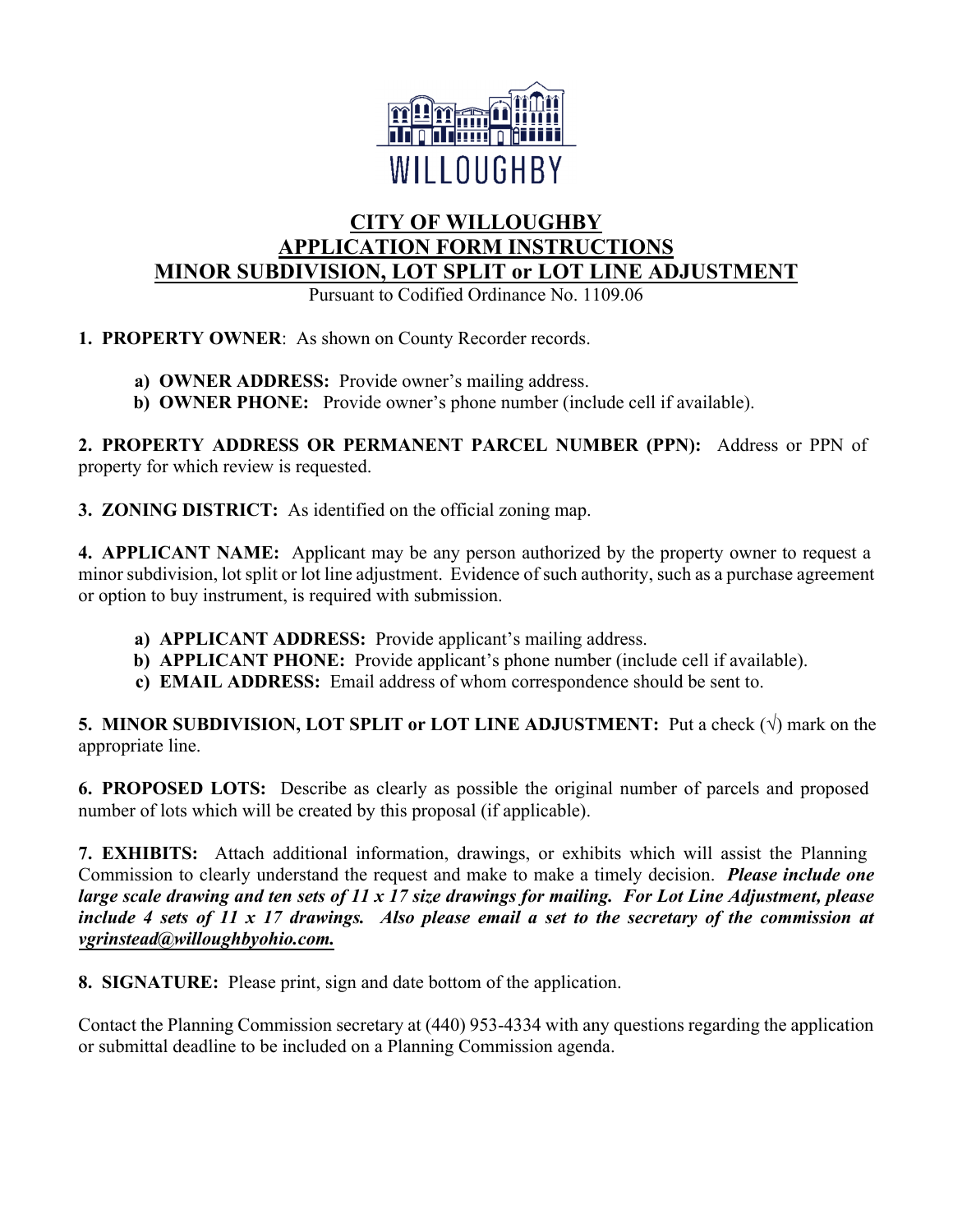### **CITY OF WILLOUGHBY MINOR SUBDIVISION, LOT SPLIT or LOT LINE ADJUSTMENT**

*Note: More than 5 lots if street improvements involved project is a Major subdivision* 

| 1. Property Owner:                                                                                                                                                                                                             |
|--------------------------------------------------------------------------------------------------------------------------------------------------------------------------------------------------------------------------------|
| a. Address: 1000 million and the contract of the contract of the contract of the contract of the contract of the contract of the contract of the contract of the contract of the contract of the contract of the contract of t |
| b. Phone (business $\&$ cell):                                                                                                                                                                                                 |
| 2. Property Address/P.P.N.:                                                                                                                                                                                                    |
| 3. Zoning District:                                                                                                                                                                                                            |
| 4. Applicant Name:                                                                                                                                                                                                             |
| a. Address: Universe and Address:                                                                                                                                                                                              |
| b. Phone (business $\&$ cell):                                                                                                                                                                                                 |
| c. Email Address: Universe of the Second Second Second Second Second Second Second Second Second Second Second Second Second Second Second Second Second Second Second Second Second Second Second Second Second Second Second |
|                                                                                                                                                                                                                                |
| 5. The undersigned applicant hereby requests a (check one) minor subdivision $\Box$ or; lot split $\Box$<br>or; lot line adjustment $\Box$ of the subject property(s) on the basis of documentation submitted herein.          |
| 6. Proposed subdivision is comprised of _______original parcel(s) and will result in _______total parcels.                                                                                                                     |
| 7. Exhibits submitted with this application:                                                                                                                                                                                   |
|                                                                                                                                                                                                                                |
| b. Legal description and survey drawing (required for lot line adjustment)                                                                                                                                                     |
| c.                                                                                                                                                                                                                             |
| d. $\qquad \qquad$                                                                                                                                                                                                             |
| e.                                                                                                                                                                                                                             |
| 8. Applicant (print & sign):                                                                                                                                                                                                   |
| Date:                                                                                                                                                                                                                          |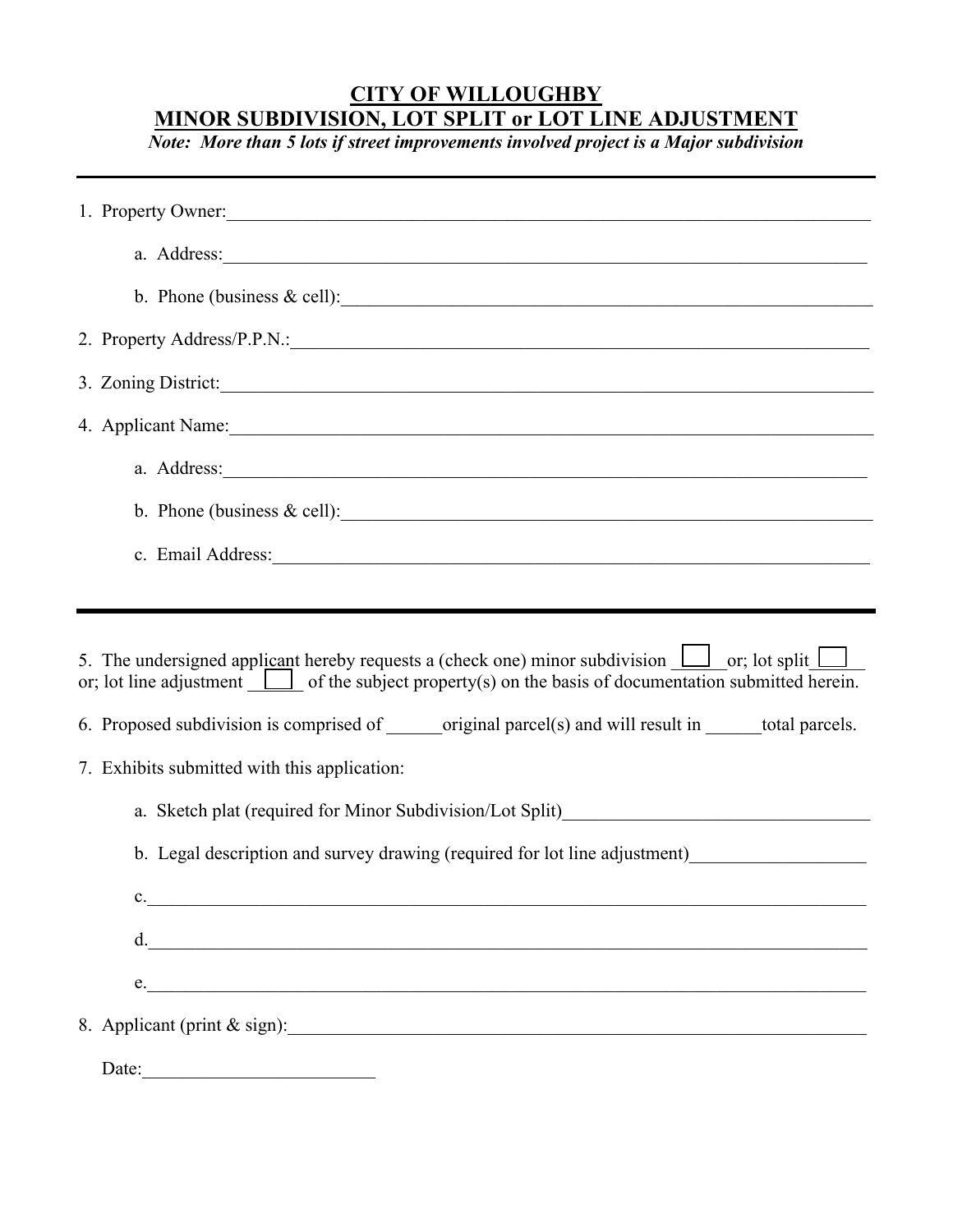## **CITY OF WILLOUGHBY SUBMITTAL PROCEDURES MINOR SUBDIVISION, LOT SPLIT or LOT LINE ADJUSTMENT**

For use of a proposed division of a parcel of land which adjoins an existing public street and does not involve the opening, widening, extension or improvement of any street or the installation of any underground public utility, and does not involve more than five lots and does include all the contiguous land under one ownership.

A lot line adjustment is the graphic representation and legal description of an **adjustment**, alignment or movement of a parcel, lot, or tract boundary, which does not constitute a subdivision or division of land.

#### **Submittals-**

Lot Line Adjustment- Application, a metes and bounds legal description and a survey drawing shall be submitted to the Building and Zoning Inspector for Administrative review and approval. A decision will be made within seven (7) days.

Minor Subdivision/Lot Split- Application and sketch plat shall be submitted to the Secretary of the Planning Commission no less then (30) days before the Planning Commission's next regularly scheduled meeting.

*The sketch plat shall furnish sufficient information for determination of proper integration of the subdivision with the neighborhood and compliance with city codes and shall contain the following:*

*A. Location. A drawing or print of a city map, or part thereof, showing the location of the proposed subdivision; and B. Property. A drawing or print showing by scale and dimensions the parcel which is to be subdivided and all contiguous land of the same ownership, including locations of existing structures within fifty feet of the boundaries. C. Topography. Information on the topography and drainage of the proposed subdivision and within fifty feet thereof; and*

*D. Utilities. Information on the accessibility of required utilities; and*

*E. Names of the owner and of adjoining property owners, including designations of the parcel according to official records.*

*The sketch plat shall be clearly drawn on transparent paper or cloth at a scale of not less than fifty feet to the inch showing the proposed layout and dimensions of each lot.* 

If a sketch plat has been approved by the Commission, a notation to that effect shall be made on the sketch plat by the Chairman and the Secretary of the Commission and the developer shall be informed if a metes and bounds deed description or a plat map will be required. Three prints of the approved sketch plat shall be made for the Commission by the developer.

**Recording the Minor Subdivision or Lot Split**- After approval of a sketch plat, the developer shall submit either a metes and bounds, deed description, and/or plat as required, to the City Engineer for review. The metes and bounds, deed description, and/or plat shall conform to all applicable County and State standards. If the same is found to conform to the approved sketch plat and is otherwise satisfactory to the Engineer, he shall so certify his approval thereon within seven working days after receipt. **The approval shall expire within 120 days unless the deed or plat has been filed and recorded in the office of the County Recorder and the Commission has been so notified by the developer in writing.** 

**Fees**- An application fee of \$75.00 shall be submitted with all application forms. Payment accepted in form of check (made payable to The City of Willoughby), cash or credit card. An additional refundable professional plan review deposit of \$300.00 is required for any lot split or lot line adjustment (checks only). (separate checks are required for each fee.)